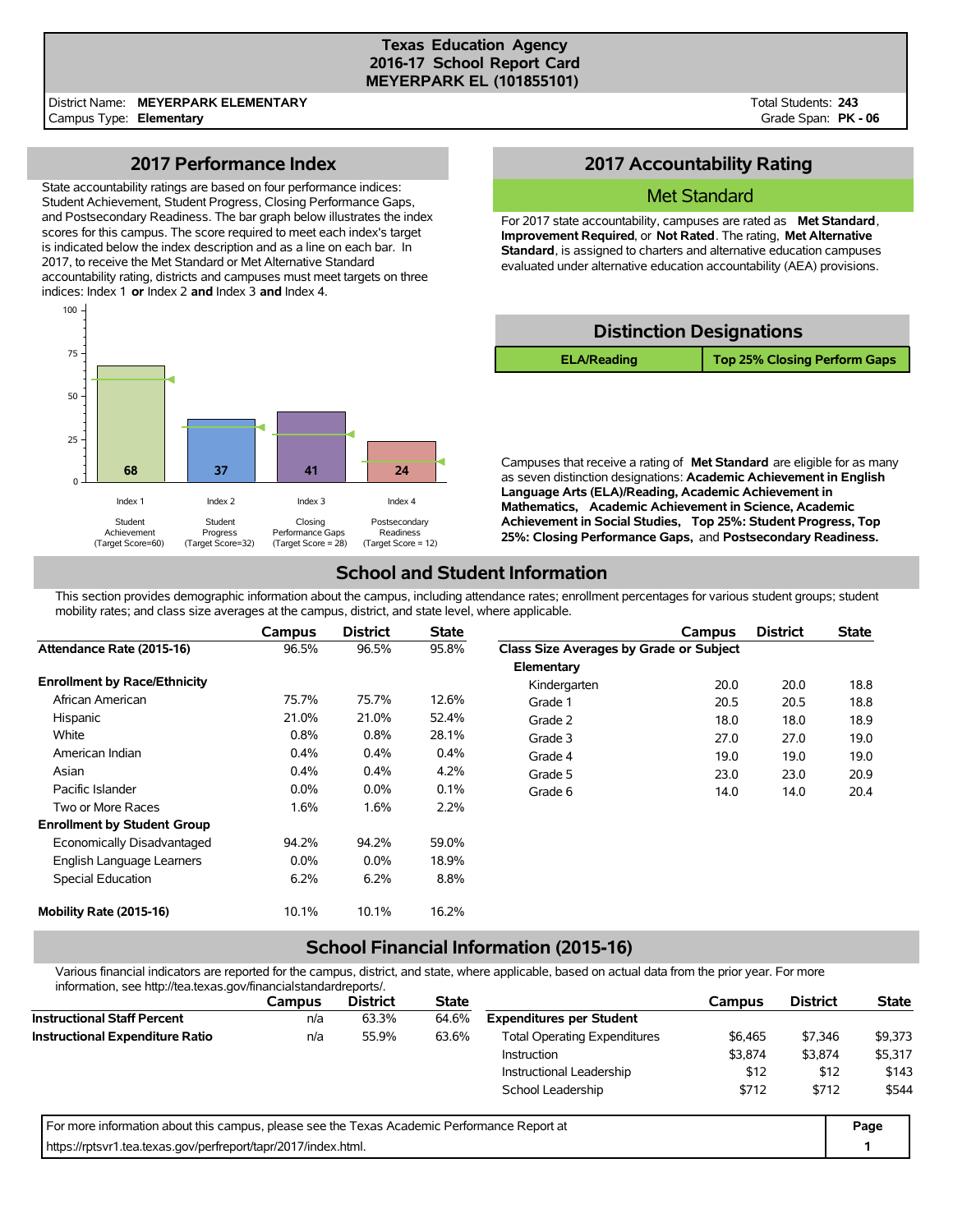### **MEYERPARK EL (101855101) MEYERPARK ELEMENTARY**

|                                                                             |      |              |               | All                        | African       |               |        | American |       | <b>Pacific</b>  | Two or<br>More           | Econ          |
|-----------------------------------------------------------------------------|------|--------------|---------------|----------------------------|---------------|---------------|--------|----------|-------|-----------------|--------------------------|---------------|
|                                                                             |      | <b>State</b> |               | District Students American |               | Hispanic      | White  | Indian   | Asian | <b>Islander</b> | Races                    | <b>Disadv</b> |
| STAAR Percent at Approaches Grade Level or Above (Sum of All Grades Tested) |      |              |               |                            |               |               |        |          |       |                 |                          |               |
| All Subjects                                                                | 2017 | 75%          | 68%           | 68%                        | 66%           | 75%           | $\ast$ |          |       |                 | $\overline{a}$           | 68%           |
|                                                                             | 2016 | 75%          | 67%           | 67%                        | 65%           | 73%           |        |          |       |                 | $\overline{a}$           | 64%           |
| Reading                                                                     | 2017 | 72%          | 72%           | 72%                        | 72%           | 71%           | $\ast$ |          |       |                 | $\overline{a}$           | 72%           |
|                                                                             | 2016 | 73%          | 71%           | 71%                        | 73%           | 68%           | $\ast$ |          |       |                 | $\overline{a}$           | 70%           |
| Mathematics                                                                 | 2017 | 79%          | 65%           | 65%                        | 61%           | 76%           |        |          |       |                 | $\overline{a}$           | 64%           |
|                                                                             | 2016 | 76%          | 65%           | 65%                        | 63%           | 74%           | $\ast$ |          |       |                 | $\overline{a}$           | 61%           |
| Writing                                                                     | 2017 | 67%          | 74%           | 74%                        | 67%           | $\ast$        | $\ast$ |          |       |                 | $\overline{\phantom{a}}$ | 76%           |
|                                                                             | 2016 | 69%          | 74%           | 74%                        | 73%           | 75%           |        |          |       |                 | $\overline{a}$           | 71%           |
| Science                                                                     | 2017 | 79%          | 64%           | 64%                        | 60%           | 71%           |        |          |       |                 | $\overline{a}$           | 62%           |
|                                                                             | 2016 | 79%          | 48%           | 48%                        | 42%           | $\ast$        |        |          |       |                 | $\overline{\phantom{a}}$ | 41%           |
| STAAR Percent at Meets Grade Level (Sum of All Grades Tested)               |      |              |               |                            |               |               |        |          |       |                 |                          |               |
| Two or More Subjects 2017                                                   |      | 48%          | 25%           | 25%                        | 23%           | 29%           | $\ast$ |          |       |                 | $\overline{a}$           | 26%           |
|                                                                             | 2016 | 45%          | 21%           | 21%                        | 19%           | 26%           | $\ast$ |          |       |                 | $\overline{a}$           | 18%           |
|                                                                             | 2017 | 48%          | 35%           | 35%                        | 34%           | 35%           | $\ast$ |          |       |                 | $\overline{a}$           | 38%           |
| Reading                                                                     | 2016 | 46%          | 22%           | 22%                        | 22%           | $\ast$        | $\ast$ |          |       |                 | $\overline{a}$           | 21%           |
|                                                                             |      |              |               |                            |               |               | $\ast$ |          |       |                 | $\overline{a}$           |               |
| Mathematics                                                                 | 2017 | 48%          | 29%           | 29%                        | 21%           | 53%<br>$\ast$ | $\ast$ |          |       |                 |                          | 29%           |
|                                                                             | 2016 | 43%          | 23%<br>$\ast$ | 23%<br>$\star$             | 22%<br>$\ast$ | $\ast$        | $\ast$ |          |       |                 | $\overline{a}$           | 21%<br>$\ast$ |
| Writing                                                                     | 2017 | 38%          |               |                            |               | $\ast$        |        |          |       |                 | $\overline{a}$           |               |
|                                                                             | 2016 | 41%          | 35%<br>$\ast$ | 35%<br>$\star$             | 33%<br>$\ast$ | $\ast$        |        |          |       |                 | $\overline{a}$           | 33%           |
| Science                                                                     | 2017 | 52%          |               |                            |               | $\ast$        |        |          |       |                 | $\overline{a}$           |               |
|                                                                             | 2016 | 47%          | 43%           | 43%                        | 37%           |               |        |          |       |                 | $\overline{a}$           | 41%           |
| STAAR Percent at Masters Grade Level (Sum of All Grades Tested)             |      |              |               |                            |               |               |        |          |       |                 |                          |               |
| All Subjects                                                                | 2017 | 20%          | 16%           | 16%                        | 17%           | 11%           | $\ast$ |          |       |                 |                          | 17%           |
|                                                                             | 2016 | 18%          | 7%            | 7%                         | 9%            | $\ast$        | $\ast$ |          |       |                 | $\overline{a}$           | 8%            |
| Reading                                                                     | 2017 | 19%          | 22%           | 22%                        | 25%           | $\ast$        | $\ast$ |          |       |                 | $\overline{a}$           | 24%           |
|                                                                             | 2016 | 17%          | 10%           | 10%                        | 13%           | $\ast$        | $\ast$ |          |       |                 | $\overline{a}$           | 12%           |
| Mathematics                                                                 | 2017 | 23%          | 14%           | 14%                        | 13%           | $\ast$        | $\ast$ |          |       |                 | $\overline{a}$           | 15%           |
|                                                                             | 2016 | 19%          | 6%            | 6%                         | $\ast$        | $\ast$        | $\ast$ |          |       |                 | $\overline{a}$           | 6%            |
| Writing                                                                     | 2017 | 12%          | $\ast$        | $\lambda$                  | $\ast$        | $\ast$        | $\ast$ |          |       |                 | L,                       | $\ast$        |
|                                                                             | 2016 | 15%          | $\ast$        | $\star$                    | $\ast$        | $\ast$        |        |          |       |                 | $\overline{a}$           | $\ast$        |
| Science                                                                     | 2017 | 19%          | $\ast$        | $\star$                    |               | $\ast$        | L,     |          |       |                 | $\overline{a}$           |               |
|                                                                             | 2016 | 16%          | $\ast$        | $\star$                    | $\ast$        | $\ast$        |        |          |       |                 |                          | $\ast$        |
| <b>STAAR Percent Met or Exceeded Progress</b>                               |      |              |               |                            |               |               |        |          |       |                 |                          |               |
| All Subjects                                                                | 2017 | 61%          | 58%           | 58%                        | 56%           | $\ast$        | $\ast$ |          |       |                 | $\overline{a}$           | 60%           |
|                                                                             | 2016 | 62%          | 62%           | 62%                        | 65%           | 57%           | $\ast$ |          |       |                 | $\overline{a}$           | 60%           |
| Reading                                                                     | 2017 | 59%          | 59%           | 59%                        | $\ast$        | $\ast$        | $\ast$ |          |       |                 | $\blacksquare$           | 60%           |
|                                                                             | 2016 | 60%          | 58%           | 58%                        | 63%           | $\ast$        | $\ast$ |          |       |                 | $\overline{a}$           | 57%           |
| Mathematics                                                                 | 2017 | 64%          | 57%           | 57%                        | 55%           | $\ast$        | $\ast$ |          |       |                 | $\overline{\phantom{a}}$ | 60%           |
|                                                                             | 2016 | 63%          | 66%           | 66%                        | 67%           | $\ast$        | $\ast$ |          |       |                 | L,                       | 63%           |
|                                                                             |      |              |               |                            |               |               |        |          |       |                 |                          |               |

For more information about this campus, please see the Texas Academic Performance Report at **Page Page** https://rptsvr1.tea.texas.gov/perfreport/tapr/2017/index.html. **2**

'?' Indicates that the data for this item were statistically improbable, or were reported outside a reasonable range. '' Indicates zero observations reported for this group. '\*' Indicates results are masked due to small numbers to protect student confidentiality. Ma' Indicates data reporting is not applicable for this group.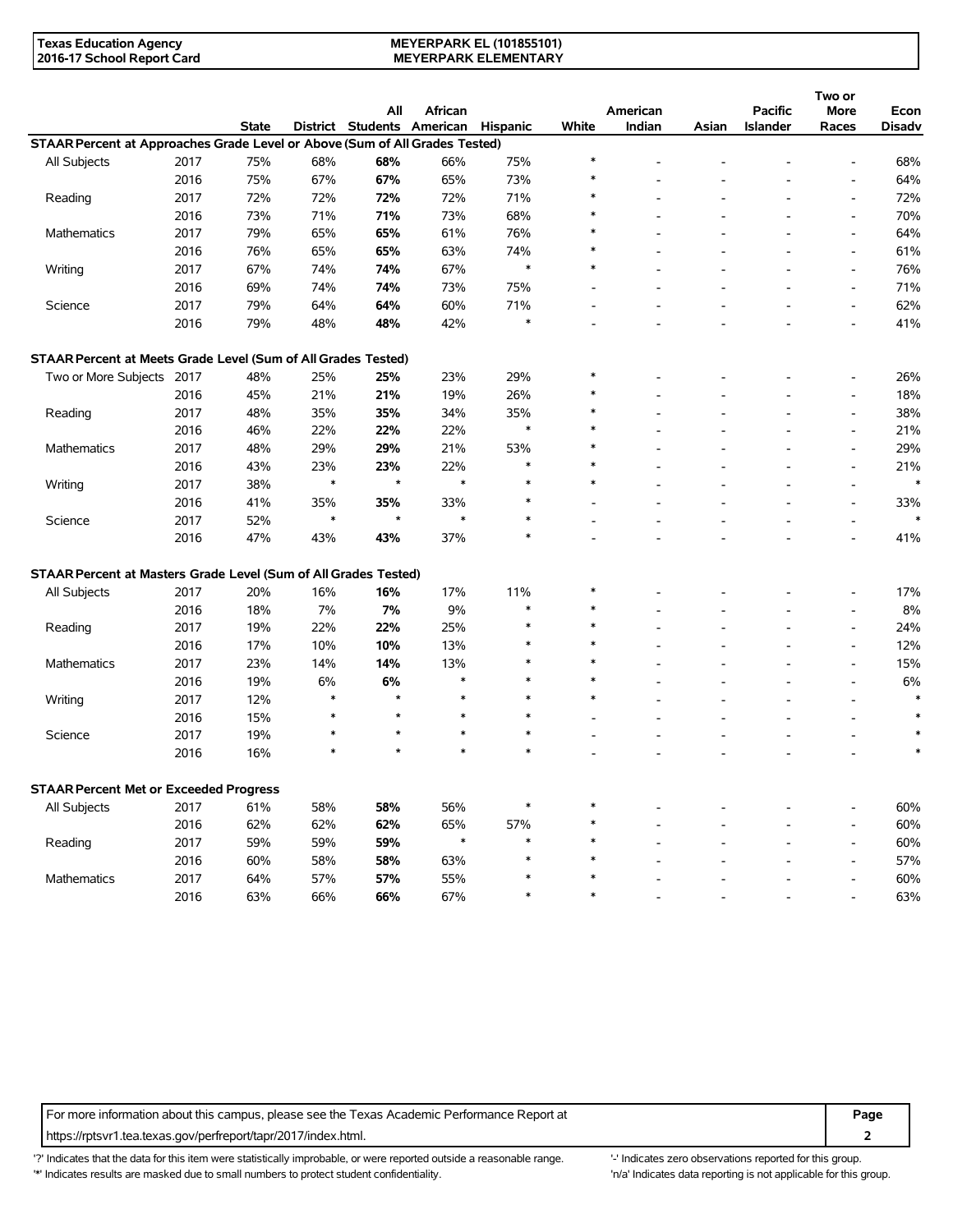### **MEYERPARK EL (101855101) MEYERPARK ELEMENTARY**

|                                                                    |                                                                |              |                 |         |                            |                 |        |                    |       |                                   | Two or                   |                       |
|--------------------------------------------------------------------|----------------------------------------------------------------|--------------|-----------------|---------|----------------------------|-----------------|--------|--------------------|-------|-----------------------------------|--------------------------|-----------------------|
|                                                                    |                                                                | <b>State</b> | <b>District</b> |         | African<br>Campus American | <b>Hispanic</b> | White  | American<br>Indian | Asian | <b>Pacific</b><br><b>Islander</b> | <b>More</b><br>Races     | Econ<br><b>Disadv</b> |
| <b>STAAR Percent Exceeded Progress</b>                             |                                                                |              |                 |         |                            |                 |        |                    |       |                                   |                          |                       |
| All Subjects                                                       | 2017                                                           | 19%          | 13%             | 13%     | 13%                        | $\ast$          | $\ast$ |                    |       |                                   |                          | 15%                   |
|                                                                    |                                                                |              |                 |         |                            |                 | $\ast$ |                    |       |                                   |                          |                       |
|                                                                    | 2016                                                           | 17%          | 18%             | 18%     | 18%                        | 18%             |        |                    |       |                                   |                          | 18%                   |
| Reading                                                            | 2017                                                           | 17%          | 13%             | 13%     | $\ast$                     | $\ast$          | $\ast$ |                    |       |                                   | $\overline{\phantom{a}}$ | 15%                   |
|                                                                    | 2016                                                           | 16%          | 19%             | 19%     | 24%                        | $\ast$          | $\ast$ |                    |       |                                   |                          | 20%                   |
| Mathematics                                                        | 2017                                                           | 20%          | 13%             | 13%     | 15%                        | $\ast$          | $\ast$ |                    |       |                                   | $\overline{\phantom{a}}$ | 15%                   |
|                                                                    | 2016                                                           | 17%          | 16%             | 16%     | 13%                        | $\ast$          | $\ast$ |                    |       |                                   |                          | 16%                   |
| Progress of Prior-Year Non-Proficient Students (Sum of Grades 4-8) |                                                                |              |                 |         |                            |                 |        |                    |       |                                   |                          |                       |
| Reading                                                            | 2017                                                           | 35%          | $\ast$          | $\star$ | $\ast$                     | $\ast$          |        |                    |       |                                   |                          | ∗                     |
|                                                                    | 2016                                                           | 35%          | 33%             | 33%     | 38%                        | $\ast$          | $\ast$ |                    |       | $\blacksquare$                    | $\overline{\phantom{a}}$ | 33%                   |
| Mathematics                                                        | 2017                                                           | 43%          | $\ast$          | $\star$ | $\ast$                     | $\ast$          |        |                    |       |                                   |                          | $\ast$                |
| <b>Students Success Initiative</b>                                 |                                                                |              |                 |         |                            |                 |        |                    |       |                                   |                          |                       |
| Grade 5                                                            |                                                                |              |                 |         |                            |                 |        |                    |       |                                   |                          |                       |
|                                                                    | Students Approaching Grade Level on First STAAR Administration |              |                 |         |                            |                 |        |                    |       |                                   |                          |                       |
| Reading                                                            | 2017                                                           | 72%          | 64%             | 64%     | 60%                        | 71%             |        |                    |       |                                   |                          | 62%                   |
| <b>Mathematics</b>                                                 | 2017                                                           | 81%          | 64%             | 64%     | 53%                        | 86%             |        |                    |       |                                   |                          | 62%                   |
|                                                                    | Students Requiring Accelerated Instruction                     |              |                 |         |                            |                 |        |                    |       |                                   |                          |                       |
| Reading                                                            | 2017                                                           | 28%          | 36%             | 36%     | 40%                        | $\ast$          |        |                    |       |                                   |                          | 38%                   |
| <b>Mathematics</b>                                                 | 2017                                                           | 19%          | 36%             | 36%     | 47%                        | $\ast$          |        |                    |       |                                   |                          | 38%                   |
|                                                                    |                                                                |              |                 |         |                            |                 |        |                    |       |                                   |                          |                       |
|                                                                    | <b>STAAR Cumulative Met Standard</b>                           |              |                 |         |                            |                 |        |                    |       |                                   |                          |                       |
| Reading                                                            | 2017                                                           | 81%          | 68%             | 68%     | 67%                        | 71%             |        |                    |       |                                   |                          | 67%                   |
| <b>Mathematics</b>                                                 | 2017                                                           | 87%          | 68%             | 68%     | 60%                        | 86%             |        |                    |       |                                   |                          | 67%                   |

For more information about this campus, please see the Texas Academic Performance Report at **Page Page** https://rptsvr1.tea.texas.gov/perfreport/tapr/2017/index.html. **3**

'?' Indicates that the data for this item were statistically improbable, or were reported outside a reasonable range. '' Indicates zero observations reported for this group. '\*' Indicates results are masked due to small numbers to protect student confidentiality. Ma' Indicates data reporting is not applicable for this group.